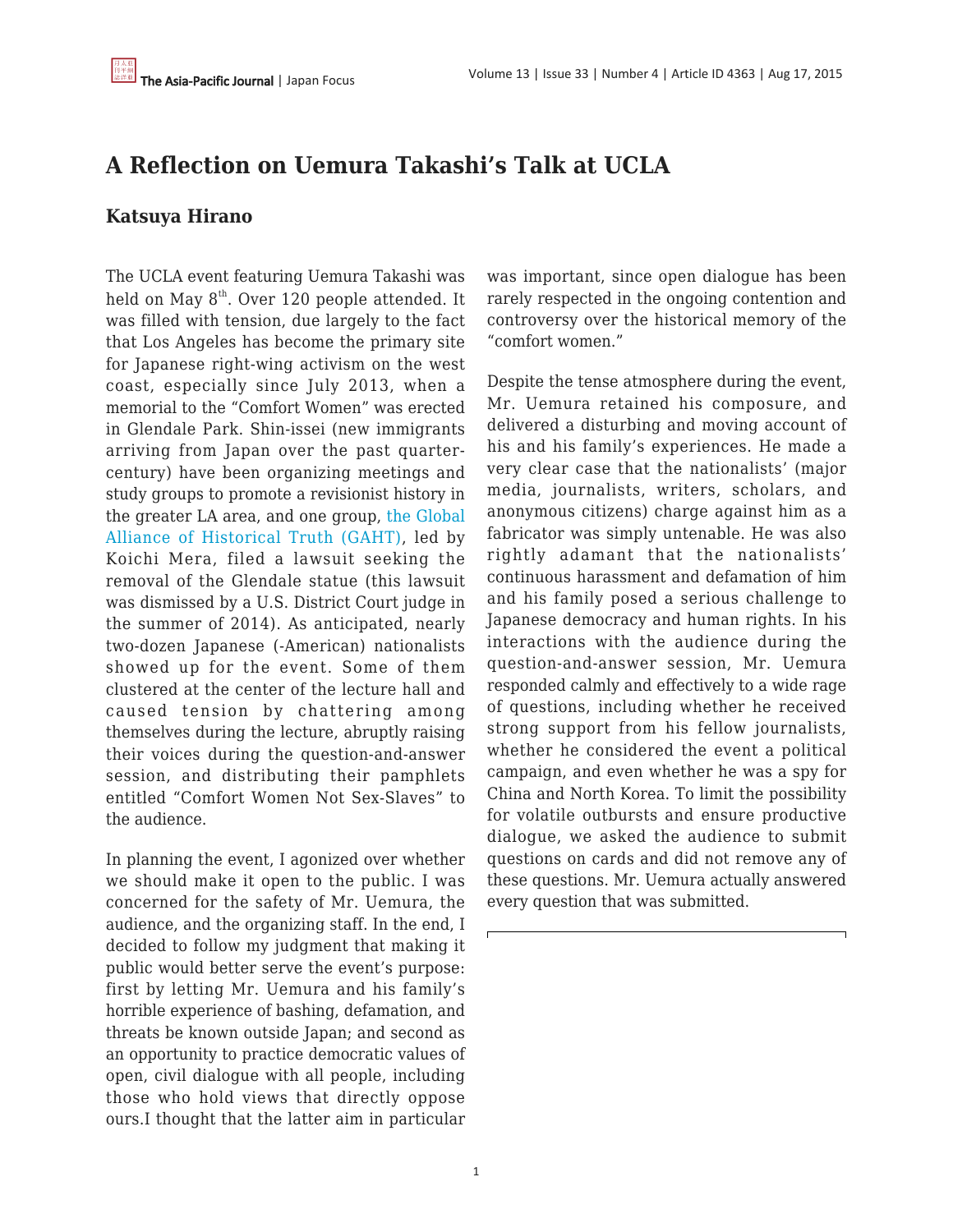



What was noteworthy about the UCLA event was Ms. Lee Yong-soo's unexpected participation. Ms. Lee, a survivor of the comfort woman system, happened to be in LA for her own lecture to be held in Korea Town. Ms. Phyllis Kim, spokesperson for the Korean American Forum of California and a host of Ms. Lee's event, contacted me to inquire about the possibility of Ms. Lee's attendance at Mr. Uemura's lecture. After discussing it with Mr. Uemura, I invited Ms. Lee to give a brief talk at the event. She delivered an impassioned speech, asking Prime Minister Abe Shinzo and his administration to open their mind to the voices of former comfort women and face the historical truth. She ended by underscoring her resolution not to die until she hears a sincere apology from the Japanese government. She said, "I cannot face my fellow Grandmas when I join them [in heaven] if I have no good news to share."

Although the Japanese rightists sighed loudly and were apparently disturbed when Ms. Lee stood in front of the audience, they remained quiet during her talk. It felt as though the entire lecture hall was overtaken by Ms. Lee's spirited talk and much tension brought about by it. The audience applauded her to show their support for her resolution and courage.



**Ms. Lee Yong-soo speaking at UCLA. Photo by Terasaki Center for Japanese Studies**

The majority of the audience was very supportive and appreciative of Mr. Uemura. For security reasons, I was originally planning to escort Mr. Uemura out of the room as soon as the event was over. But we were quickly surrounded by people from the audience, and Mr. Uemura wanted to engage with them. Although our interactions were mostly civil, there were a few people who confronted Mr. Uemura by calling him a fabricator and an anti-Japanese element, and who threatened to have me fired from UCLA.

After the event, I received feedback by email from some attendees. They described Mr. Uemura as "courageous," "admirable," and "a true journalist with conscience." They all wished him luck in his libel suit against Bungei Shunjū and Professor Nishioka Tsutomu of Tokyo Christian University.<sup>1</sup>

The event was a success in that the attendees